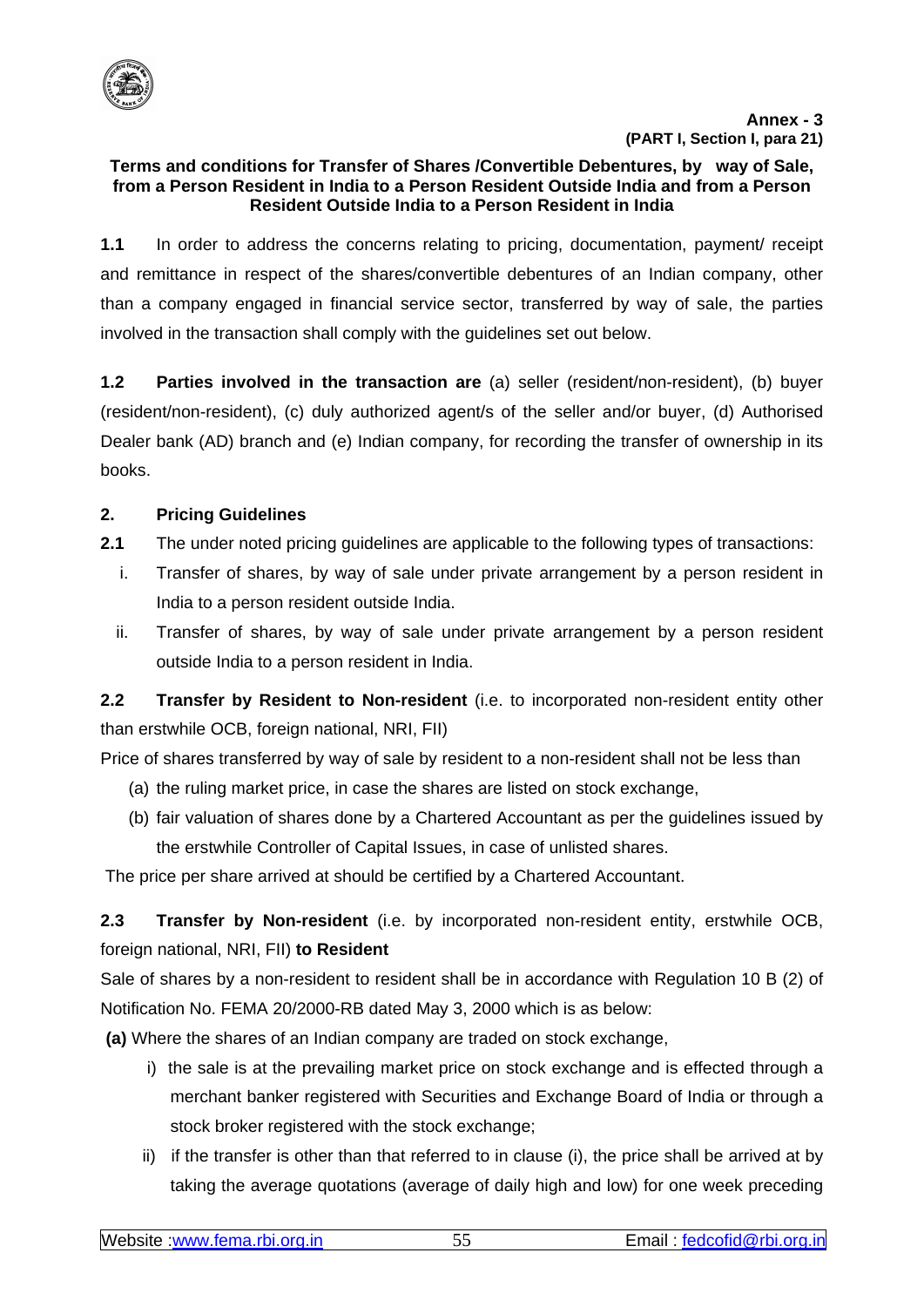

the date of application with 5 per cent variation. Where, however, the shares are being sold by the foreign collaborator or the foreign promoter of the Indian company to the existing promoters in India with the objective of passing management control in favour of the resident promoters the proposal for sale will be considered at a price which may be higher by up to a ceiling of 25 per cent over the price arrived at as above,

**(b)** Where the shares of an Indian company are not listed on stock exchange or are thinly traded,

- i) if the consideration payable for the transfer does not exceed Rs.20 lakh per seller per company, at a price mutually agreed to between the seller and the buyer, based on any valuation methodology currently in vogue, on submission of a certificate from the statutory auditors of the Indian company whose shares are proposed to be transferred, regarding the valuation of the shares; and
	- ii) if the amount of consideration payable for the transfer exceeds Rs.20 lakh per seller per company, at a price arrived at, at the seller's option, in any of the following manner, namely:
		- A) a price based on earning per share (EPS linked to the Price Earning (P/E) multiple, or a price based on the Net Asset Value (NAV) linked to book value multiple, whichever is higher,
		- or
		- B) the prevailing market price in small lots as may be laid down by the Reserve Bank so that the entire shareholding is sold in not less than five trading days through screen based trading system
		- or
		- C) where the shares are not listed on any stock exchange, at a price which is lower of the two independent valuations of share, one by statutory auditors of the company and the other by a Chartered Accountant or by a Merchant Banker in Category 1 registered with Securities and Exchange Board of India.

# **Explanation:**

1. A share is considered as thinly traded if the annualized trading turnover in that share, on main stock exchanges in India, during the six calendar months preceding the month in which application is made, is less than 2 percent (by number of shares) of the listed stock.

ii) For the purpose of arriving at Net Asset Value per share, the miscellaneous expenses carried forward, accumulated losses, total outside liabilities, revaluation reserves and capital reserves (except subsidy received in cash) shall be reduced from value of the total assets and the net figure so arrived at shall be divided by the number of equity shares issued and paid up.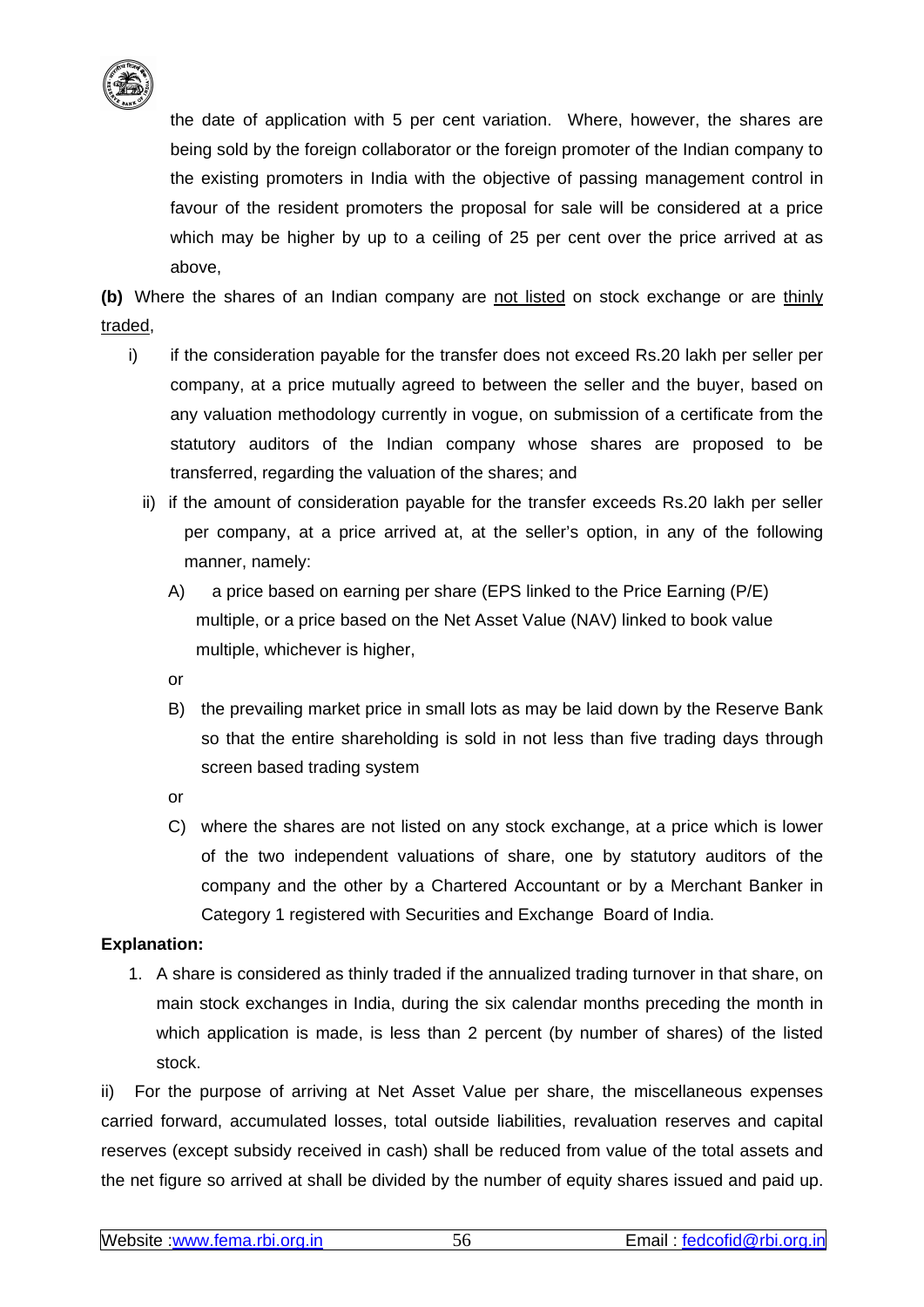

Alternatively, intangible assets shall be reduced from the equity capital and reserves (excluding revaluation reserves) and the figure so arrived at shall be divided by the number of equity shares issued and paid up. The NAV so calculated shall be used in conjunction with the average BV multiple of Bombay Stock Exchange National Index during the calendar month immediately preceding the month in which application is made and BV multiple shall be discounted by 40 per cent.

iii) For computing the price based on Earning Per Share, the earning per share as per the latest balance sheet of the company shall be used in conjunction with the average Price Earning Multiple of Bombay Stock Exchange National Index for the calendar month preceding the month in which application is made and Price Earning shall be discounted by 40 per cent.

## **3. Responsibilities / Obligations of the parties**

 All the parties involved in the transaction would have the responsibility to ensure that the relevant regulations under FEMA are complied with and consequent on transfer of shares, the relevant individual limit/sectoral caps/foreign equity participation ceilings as fixed by Government are not breached. Settlement of transactions will be subject to payment of applicable taxes, if any.

## **4. Method of payment and remittance/credit of sale proceeds**

4.1 The sale consideration in respect of the shares purchased by a person resident outside India shall be remitted to India through normal banking channels. In case the buyer is a Foreign Institutional Investor (FII), payment should be made by debit to its Special Non-Resident Rupee Account. In case the buyer is a NRI, the payment may be made by way of debit to his NRE/FCNR (B) accounts. However, if the shares are acquired on non-repatriation basis by NRI, the consideration shall be remitted to India through normal banking channel or paid out of funds held in NRE/FCNR (B)/NRO accounts.

4.2. The sale proceeds of shares (net of taxes) sold by a person resident outside India may be remitted outside India. In case of FII, the sale proceeds may be credited to its special Non-Resident Rupee Account. In case of NRI, if the shares sold were held on repatriation basis, the sale proceeds (net of taxes) may be credited to his NRE /FCNR(B) accounts and if the shares sold were held on non repatriation basis, the sale proceeds may be credited to his NRO account subject to payment of taxes.

4.3 The sale proceeds of shares (net of taxes) sold by an OCB may be remitted outside India directly if the shares were held on repatriation basis and if the shares sold were held on non-repatriation basis, the sale proceeds may be credited to its NRO (Current) Account subject to payment of taxes, except in the case of OCBs whose accounts have been blocked by Reserve Bank.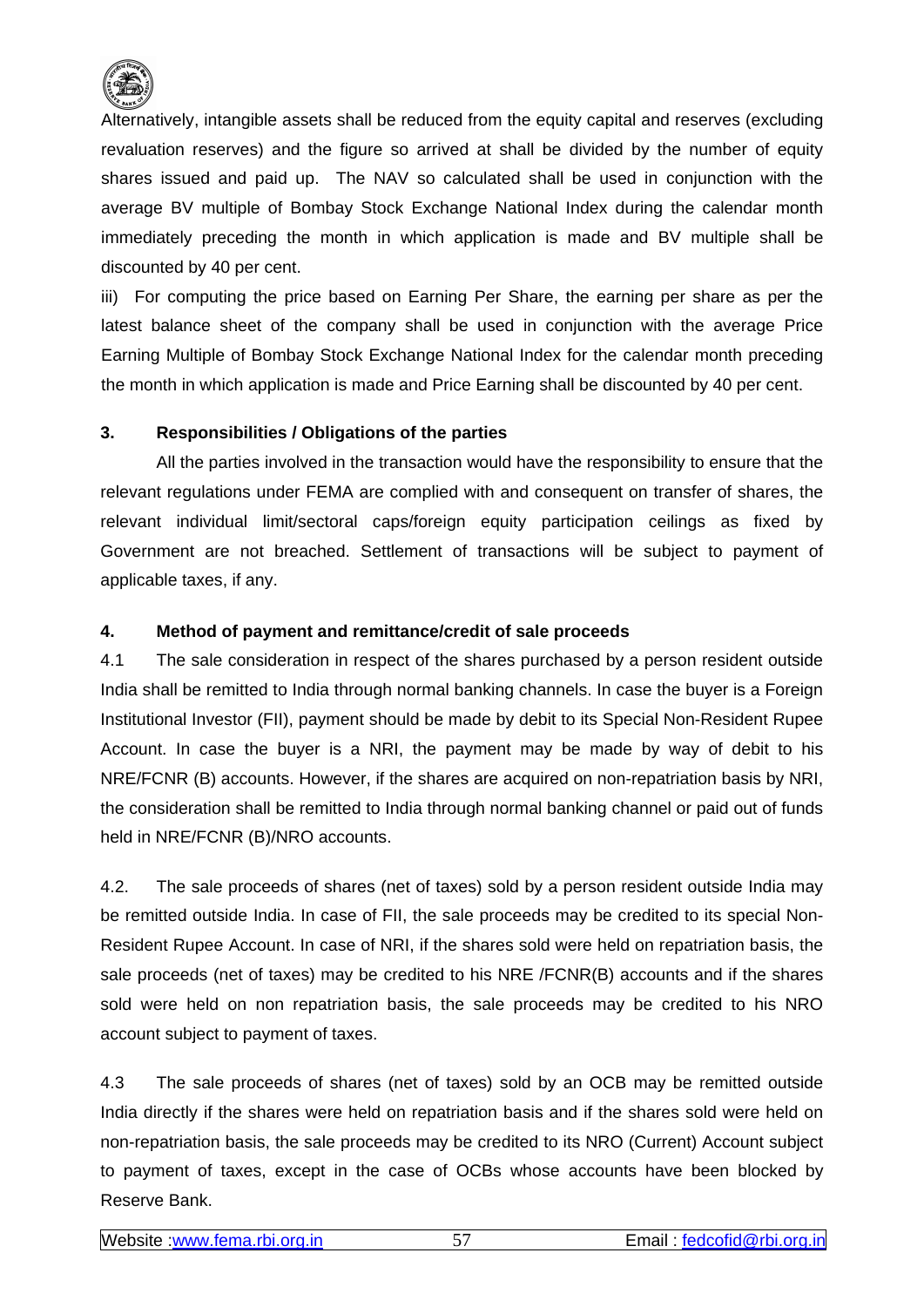

## **5. Documentation**

Besides obtaining a declaration in the enclosed Form FC-TRS (in quadruplicate), the AD branch should arrange to obtain and keep on record the following documents:

## **5.1 For sale of shares by a person resident in India**

- i. Consent Letter duly signed by the seller and buyer or their duly appointed agent indicating the details of transfer i.e. number of shares to be transferred, the name of the investee company whose shares are being transferred and the price at which shares are being transferred. In case there is no formal Sale Agreement, letters exchanged to this effect may be kept on record.
- ii. Where Consent Letter has been signed by their duly appointed agent, the Power of Attorney Document executed by the seller/buyer authorizing the agent to purchase/sell shares.
- iii. The shareholding pattern of the investee company after the acquisition of shares by a person resident outside India showing equity participation of residents and nonresidents category-wise (i.e. NRIs/OCBs/foreign nationals/incorporated non-resident entities/FIIs) and its percentage of paid up capital obtained by the seller/buyer or their duly appointed agent from the company, where the sectoral cap/limits have been prescribed.
- iv. Certificate indicating fair value of shares from a Chartered Accountant.
- v. Copy of Broker's note if sale is made on Stock Exchange
- vi. Undertaking from the buyer to the effect that he is eligible to acquire shares/convertible debentures under FDI policy and the existing sectoral limits and Pricing Guidelines have been complied with.
- vii. Undertaking from the FII/sub account to the effect that the individual FII/ Sub account ceiling as prescribed by SEBI has not been breached.

#### **5.2. For sale of shares by a person resident outside India**

- i. Consent Letter duly signed by the seller and buyer or their duly appointed agent indicating the details of transfer i.e. number of shares to be transferred, the name of the investee company whose shares are being transferred and the price at which shares are being transferred.
- ii. Where the Consent Letter has been signed by their duly appointed agent the Power of Attorney Document authorizing the agent to purchase/sell shares by the seller/buyer. In case there is no formal Sale Agreement, letters exchanged to this effect may be kept on record.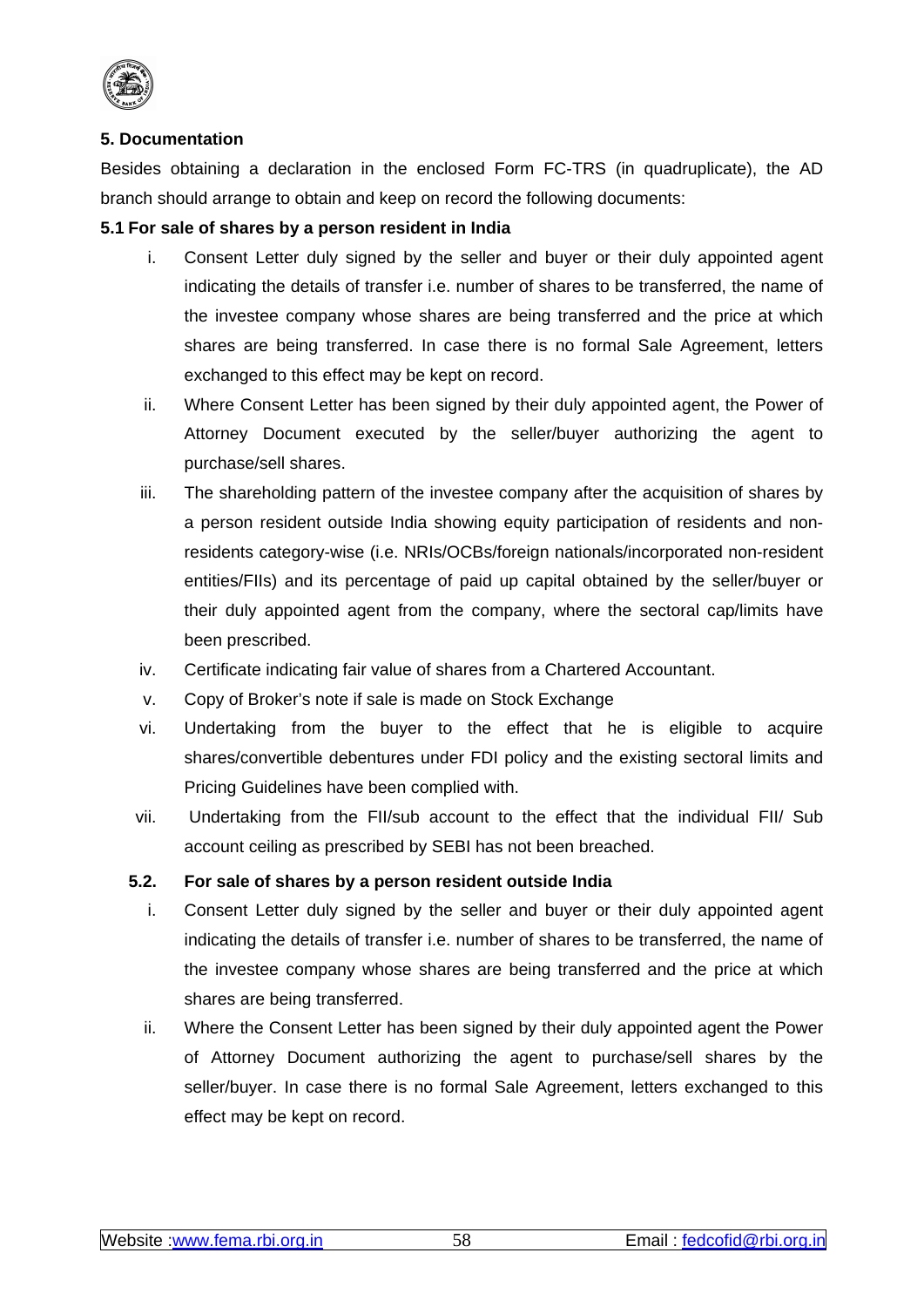

- If the sellers are NRIs/OCBs, the copies of RBI approvals evidencing the shares held by them on repatriation/non-repatriation basis. The sale proceeds shall be credited NRE/NRO account, as applicable.
- iv. Certificate indicating fair value of shares from a Chartered Accountant.
- v. No Objection / Tax Clearance Certificate from Income Tax authority/Chartered Account.
- vi. Undertaking from the buyer to the effect that the Pricing Guidelines have been adhered to.

## **6. Reporting requirements**

6.1 Reporting of transfer of shares between residents and non-residents and vice versa is to be done in Form FC-TRS. The Form FC-TRS should be submitted to the AD Category – I bank, within 60 days from the date of receipt of the amount of consideration. The onus of submission of the Form FC-TRS within the given timeframe would be on the transferor / transferee, resident in India. The AD Category – I bank, would forward the same to its link office. The link office would consolidate the Forms and submit a monthly report to the Reserve Bank $^{21}$ .

 For the purpose the Authorized Dealers may designate branches to specifically handle such transactions. These branches could be staffed with adequately trained staff for this purpose to ensure that the transactions are put through smoothly. The ADs may also designate a nodal office to coordinate the work at these branches and also ensure the reporting of these transactions to the Reserve Bank.

**6.2** When the transfer is on private arrangement basis, on settlement of the transactions, the transferee/his duly appointed agent should approach the investee company to record the transfer in their books along with the certificate in the Form FC-TRS from the AD branch that the remittances have been received by the transferor/payment has been made by the transferee. On receipt of the certificate from the AD, the company may record the transfer in its books.

**6.3** The actual inflows and outflows on account of such transfer of shares shall be reported by the AD branch in the R-returns in the normal course.

**6.4** In addition the AD branch should submit two copies of the Form FC-TRS received from their constituents/customers together with the statement of inflows/outflows on account of remittances received/made in connection with transfer of shares, by way of sale, to IBD/FED/or the nodal office designated for the purpose by the bank in the enclosed proforma (which is to be prepared in MS-Excel format). The IBD/FED or the nodal office of the bank will in turn

 $\overline{\phantom{a}}$ <sup>21</sup> To the Chief General Manager-in-Charge, Reserve Bank of India, Foreign Exchange Department, Foreign Investment Division, Central Office, Mumbai